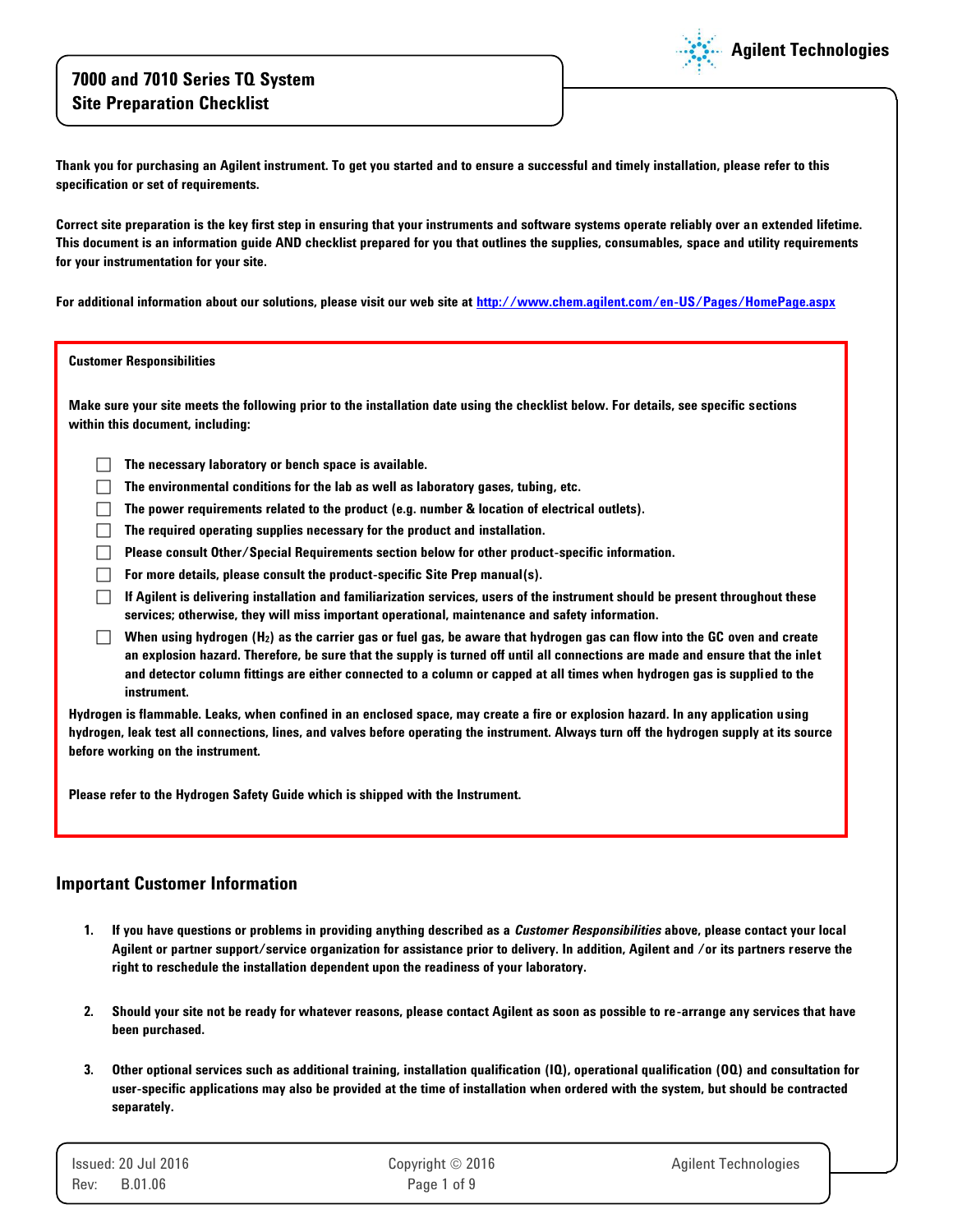

**Agilent Technologies**

### **Tandem Quad System**





## **Dimensions and Weight**

Identify the laboratory bench space before your system arrives based on the table below.

Pay special attention to the total height and total weight requirements for all system components you have ordered and avoid bench space with overhanging shelves. Also pay special attention to the total weight of the modules you have ordered to ensure your laboratory bench can support this weight.

Special Notes:

1. This does not include the automated sampling devices which could be used on the system.

2. Please note: the length of the vacuum hose is 130cm or about 4.24 feet from the high vacuum pump to the foreline pump, while the length of the foreline pump power cord is 2M or about 6.6 feet – these cannot be lengthened.

3. A table must be large enough to support the mainframe and the size of the base.

| <b>Issued: 20 Jul 2016</b> | Copyright $\odot$ 2016 | <b>Agilent Technologies</b> |
|----------------------------|------------------------|-----------------------------|
| Rev:<br>B.01.06            | Page 2 of 9            |                             |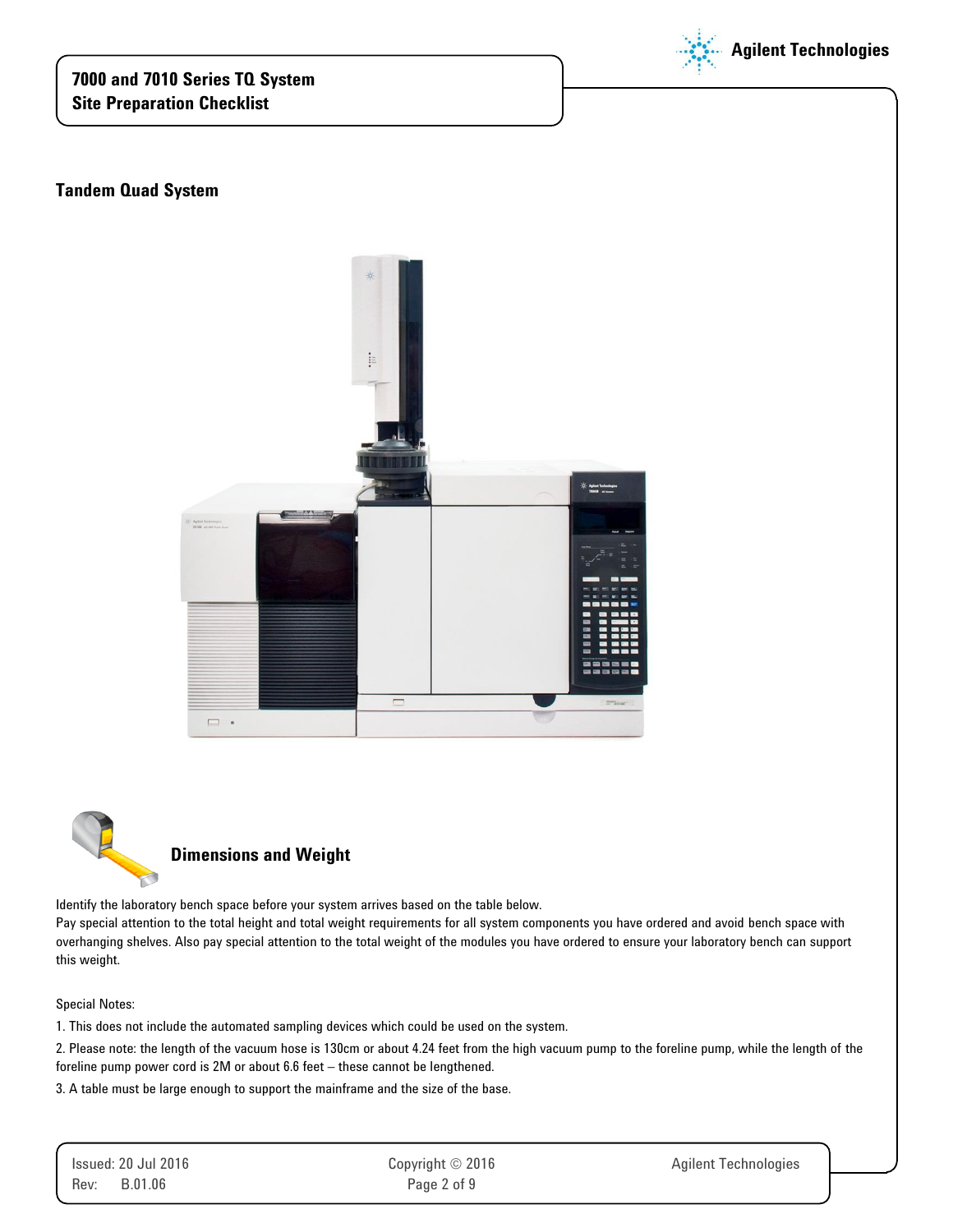4. The dimensions and weight of the instrument needs to be placed on a laboratory bench that is at least 101 cm (40 in) deep. The instrument requires a space of at least 40.0 cm (16 in) on both sides, and approximately 30 cm  $($   $\sim$  12 in) at the rear for the circulation of air, vacuum pump hose, and room for electrical connections.

5. If the bench is to support a complete Agilent Technologies 7000 or 7010 Series GC/MS system make sure that the bench is designed to carry the total weight of all the components.

**Agilent Technologies**

| <b>DESCRIPTION</b>                            | Weight |            | Height |      | <b>Depth</b> |      | <b>Width</b> |      |
|-----------------------------------------------|--------|------------|--------|------|--------------|------|--------------|------|
|                                               | kg     | <b>lbs</b> | cm     | in   | cm           | in   | cm           | in   |
| <b>Tandem Quad El or HES System</b>           | 59     | 130        | 47     | 18.5 | 86           | 34   | 35           | 14   |
| Tandem Quad EI/CI or HES/CI System            | 63.5   | 140        | 47     | 18.5 | 86           | 34   | 35           | 14   |
|                                               |        |            |        |      |              |      |              |      |
| RV5 - Foreline Pump                           | 25     | 55         | 26.7   | 10.5 | 43.0         | 16.9 | 15.8         | 6.22 |
|                                               |        |            |        |      |              |      |              |      |
| Please refer to the                           |        |            |        |      |              |      |              |      |
| <b>GC Site Preparation Checklist</b>          |        |            |        |      |              |      |              |      |
| <b>ALS Site Preparation Checklist</b>         |        |            |        |      |              |      |              |      |
|                                               |        |            |        |      |              |      |              |      |
| ChemStation PC system (monitor, CPU, printer) | 50     | 112        | 54     | 21.3 | 54           | 21.3 | 54           | 21.3 |



## **Environmental Conditions**

Operating your instrument within the recommended temperature ranges insures optimum instrument performance and lifetime.

Special Notes:

1. Performance can be affected by sources of heat & cold e.g. direct sunlight, heating/cooling from air conditioning outlets, drafts and/or vibrations.

2. The site's ambient temperature conditions must be stable for optimum performance of the system's modules as specified in the "Environmental Specifications" section of the Site Preparation Manual. Temperature drifts of more than 3°C/hour could result in higher signal drift and wandering of the baseline.

3. The bench or supporting surface must be vibration free.

4. The following table may help you calculate the additional BTUs of heat dissipation from this new equipment. Maximums represent the heat given off when heated zones are set for maximum temperatures.

| <b>Instrument Description</b>                                                                        | <b>Operating temp range</b><br>$^{\circ}$ C (F) | <b>Operating humidity range</b><br>(%) | <b>Heat Dissipation</b><br>(BTU)              |
|------------------------------------------------------------------------------------------------------|-------------------------------------------------|----------------------------------------|-----------------------------------------------|
| Tandem Quad GC MS/MS                                                                                 | 15 to 35 $\degree$ C                            | $20\% - 80\%$                          | 3000 BTU / hour<br>including GC/MSD interface |
| Please refer to the<br><b>GC Site Preparation Checklist</b><br><b>ALS Site Preparation Checklist</b> |                                                 |                                        |                                               |

|      | lssued: 20 Jul 2016 | Copyright $\odot$ 2016 | <b>Agilent Technologies</b> |
|------|---------------------|------------------------|-----------------------------|
| Rev: | B.01.06             | Page 3 of 9            |                             |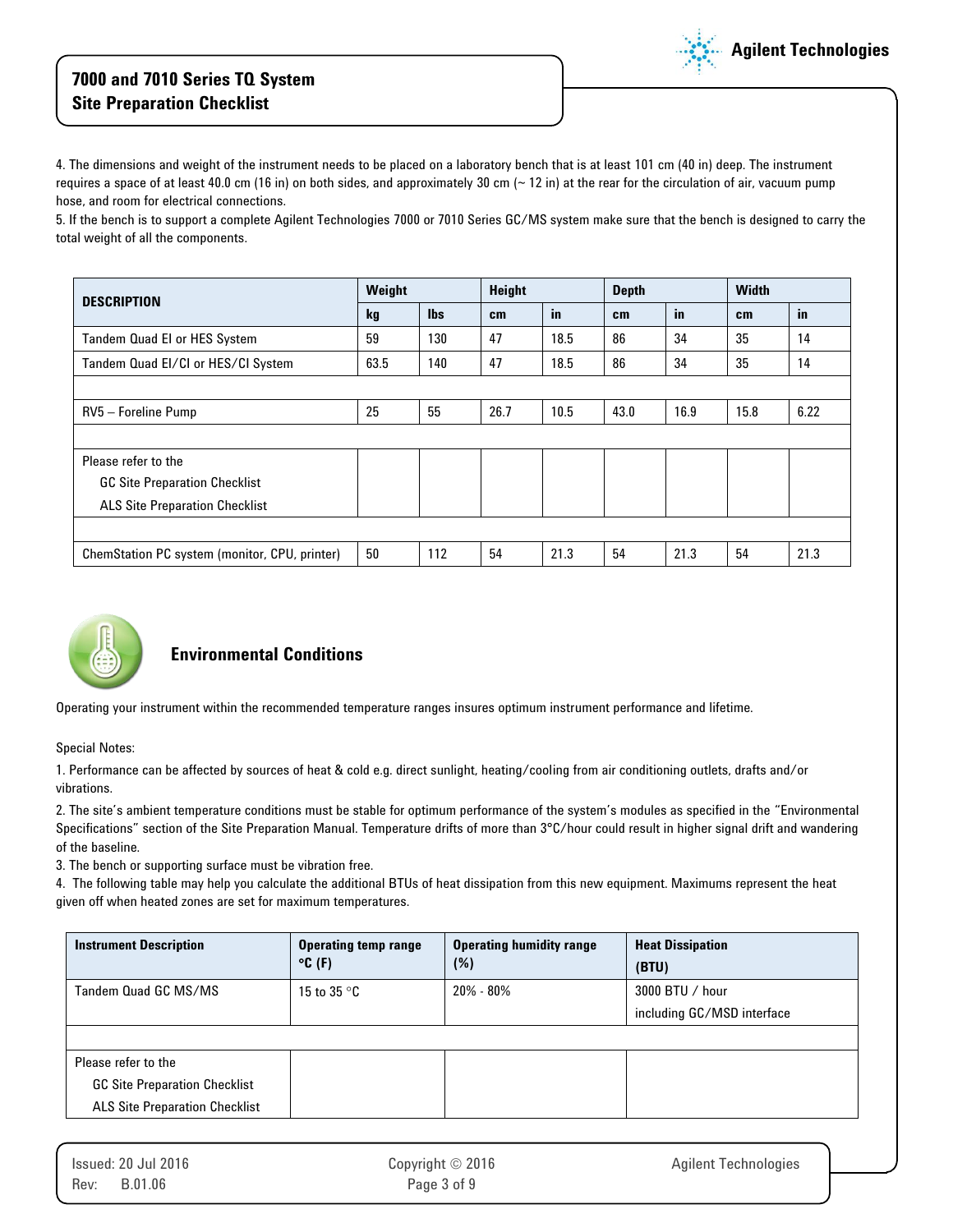



**Exhaust Venting Requirements** 

A foreline pump exhaust is recommended to be vented outside of the laboratory environment. The exhaust vent system should not be part of an environmental control system that recirculates air inside of a building. Exhaust venting requirements need to comply with all local environmental and safety codes. If the exhaust is non-toxic then an oil mist filter should be used on the foreline pump exhaust.

- 1. A 6 meter (20ft.) length of 1/2 in id PVC or vinyl tubing is recommended for venting the foreline pump exhaust. Cut it to be as short as possible to reduce backpressure on the foreline exhaust.
- 2. The foreline pump exhaust should not be shared with exhaust tubing from another instrument.



### **Power Consumption**

#### **Special Notes:**

**1. If a computer system is supplied with your instrument, be sure to account for those electrical outlets.**

| <b>Instrument Description</b>         | Line Voltage & Frequency (V, Hz)            | <b>Maximum Power Consumption (VA)</b> |
|---------------------------------------|---------------------------------------------|---------------------------------------|
| <b>Tandem Quad</b>                    | 120VAC (-10% / + 5%) 50/60 Hz $\pm$ 5%      | 1100VA (900VA for foreline pump only) |
|                                       | 200-240VAC (-10% / + 5%) 50/60 Hz $\pm$ 5%  | 1100VA (900VA for foreline pump only) |
|                                       |                                             |                                       |
| Please refer to the                   |                                             |                                       |
| <b>GC Site Preparation Checklist</b>  |                                             |                                       |
| <b>ALS Site Preparation Checklist</b> |                                             |                                       |
|                                       |                                             |                                       |
| ChemStation PC system (monitor,       | 120VAC (-10% / + 5%),50/60 Hz ± 5%          | 1000VA                                |
| CPU, printer)                         | 200-240VAC (-10% / + 5%), 50/60 Hz $\pm$ 5% | 1000VA                                |

| <b>Part Number</b> | <b>Line Voltage Power Cords</b>        |
|--------------------|----------------------------------------|
| 8120-6360          | Power Cord, Taiwan/S America, C19, 20A |
| 8120-6903          | Power Cord, Japan, C19, 20 amp         |
| 8120-8619          | Power Cord, Australia, C19, 16 amp     |
| 8120-8620          | Power Cord, GB/HK/SG/MY, C19, 13 amp   |
| 8120-8622          | Power Cord, Swiss/DK, C19, 16 amp      |
| 8121-0070          | Power Cord, China, C19, 15 amp, Fast   |
| 8121-0161          | Power Cord, Israel, C19, 16 Amp        |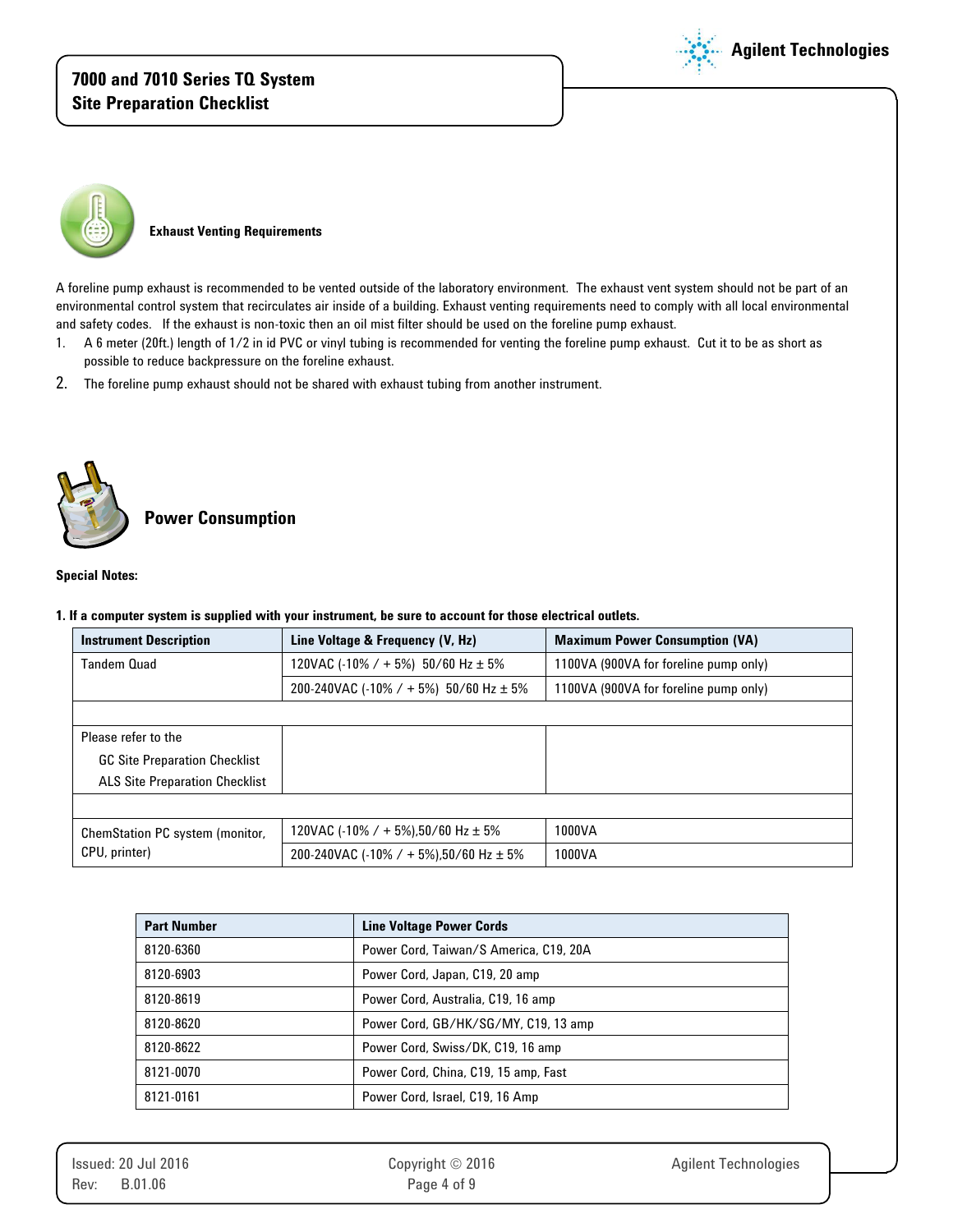

| 8121-0675 | Power Cord, Argentina, C19, 16 amp         |
|-----------|--------------------------------------------|
| 8121-0710 | Power Cord, India/S. Africa, C19, 15 Amp   |
| 8121-1222 | Power Cord, Europe+S Korea, C19, 15A, 250V |
| 8121-1301 | Power Cord, Thai 220V, 15 A, 1.8M, C19     |
| 8121-1787 | Power Cord, Brazil, C19, 250V Max          |
| 8121-0075 | Power Cord, US 240V, C19, 15 amp           |
| 8120-6894 | Power Cord, US 120V, C19, 20 amp           |



**Required Operating Supplies by Customer**

## *Special Notes:*

1. For information on Agilent consumables, accessories and laboratory operating supplies, please visit <http://www.chem.agilent.com/en-US/Products/consumables/Pages/default.aspx>

| Item Description,<br>(including dimensions etc)                     | <b>Vendor/Part Number</b><br>(if applicable) | <b>Recommended</b><br><b>Quantity</b> |
|---------------------------------------------------------------------|----------------------------------------------|---------------------------------------|
| <b>Analytical Table</b>                                             | www.onepointesolutions.com                   |                                       |
| H-31" D-40" W-96"                                                   | www.ChemTops.com                             |                                       |
| Noise Chamber for foreline pumps, coasters                          |                                              |                                       |
| <b>Computer Table</b>                                               | www.onepointesolutions.com                   |                                       |
| (if table is same depth then they can be placed next to each other) |                                              |                                       |
| H-31" D-40" W-36"                                                   | www.ChemTops.com                             |                                       |
| Monitor support rack and Keyboard rack, coasters                    |                                              |                                       |
|                                                                     |                                              |                                       |
| Table is just large enough to hold GC-MS/MS and GC.                 | Mass Spec Bench, G3215A                      |                                       |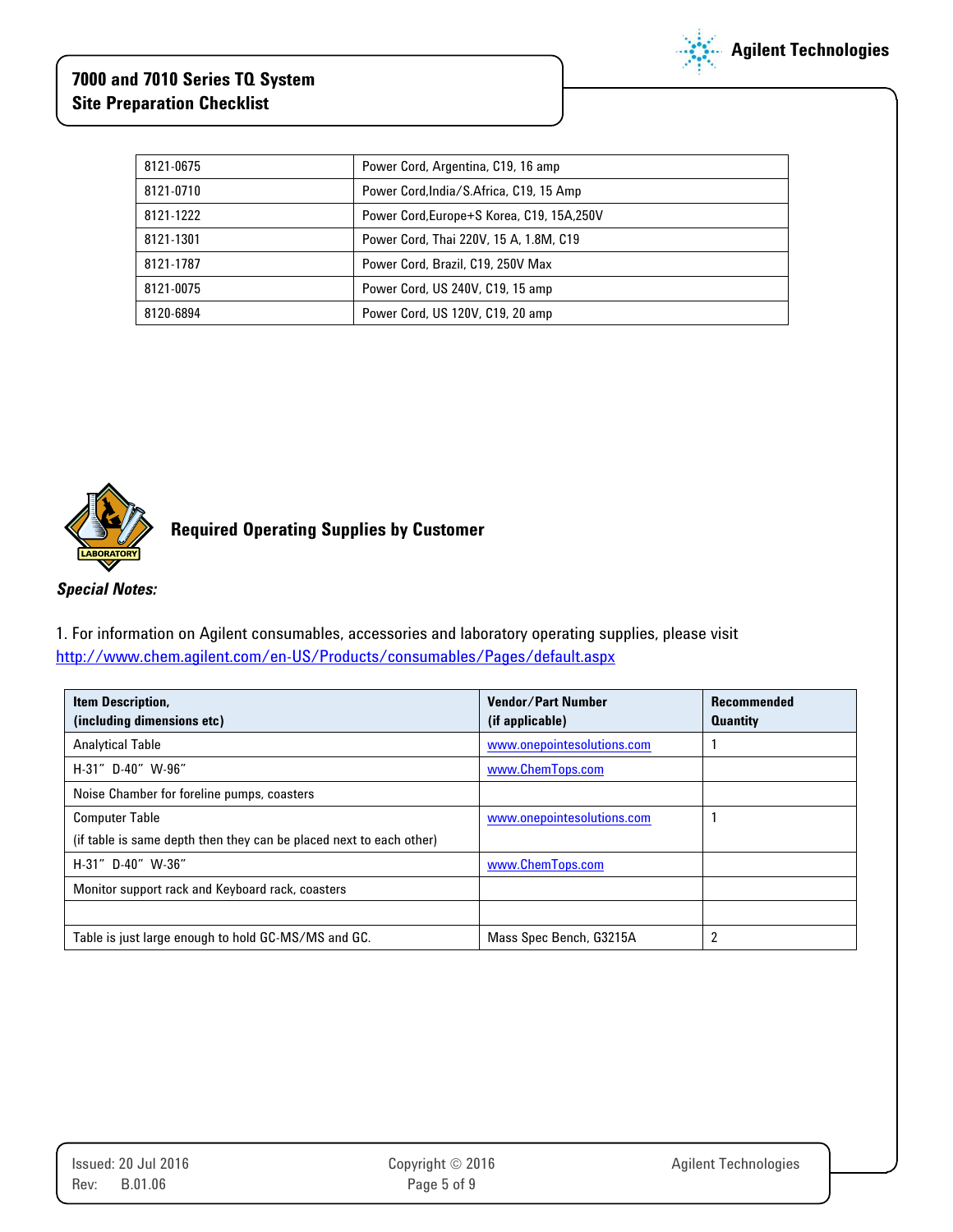



### **Other/Special Requirements**

Gases are supplied by tanks, internal distribution system, or gas generators. Tank supplies require two staged, pressure regulation.

To connect tubing to the supply, it must have one 1/8-inch Swagelok female connector for each gas. Make sure that your regulator has the appropriate sized adapter to end with a1/8-inch Swagelok female connector. (The URL of Swagelok's web site is [http://www.swagelock.com](http://www.swagelock.com/) to help assist is finding connectors.)

Please refer to the GC Site Preparation Guide and the ALS Site Preparation Guide for gas requirements for those products.

#### **Tandem Quad Gas Flow Limitations**

| <b>Feature</b>                                                                   | <b>7000 Series</b>      |
|----------------------------------------------------------------------------------|-------------------------|
| High Vacuum Pump Type                                                            | <b>Split-Flow Turbo</b> |
|                                                                                  |                         |
| Carrier Gas Optimal gas flow ml/min (a)                                          | $1.0 - 1.5$             |
| Carrier Gas Max recommended gas flow, ml/min (b)                                 | 2.0                     |
|                                                                                  |                         |
| Reagent Gas Flow (EI/CI – CI application $-25$ psi upper<br>limit)               | $1.0 - 2.0$             |
|                                                                                  |                         |
| Collision Cell Gas Flow Rate (Nitrogen and Helium - via CC<br><b>EPC Module)</b> | 3.0                     |
|                                                                                  |                         |
| Max column id                                                                    | $0.32$ mm $(30m)$       |

a Total gas flow into the MS: column flow plus reagent gas flow (if applicable)

b Expect degradation of spectral performance and sensitivity, maximum flow 2.4ml/min

#### **Tandem Quad Carrier and Reagent Gases**

| <b>Carrier and reagent gas requirements</b> | Typical pressure range (psi) | Typical flow (ml/min)   |
|---------------------------------------------|------------------------------|-------------------------|
| Helium (required)                           | 50 to 80                     | 20 to 50                |
|                                             |                              | (column and split flow) |
| Hydrogen                                    | 50 to 80                     | 20 to 50                |
|                                             |                              | (column and split flow) |
| Methane reagent gas                         | 15 to 25                     | $1$ to $2$              |
| (required for CI operation)                 |                              |                         |
| Isobutane reagent gas (optional)            | 15 to 25                     | $1$ to $2$              |
| Ammonia reagent gas (optional)              | $5$ to $8$                   | $1$ to $2$              |
| Carbon dioxide reagent gas (optional)       | 15 to 20                     | $1$ to $2$              |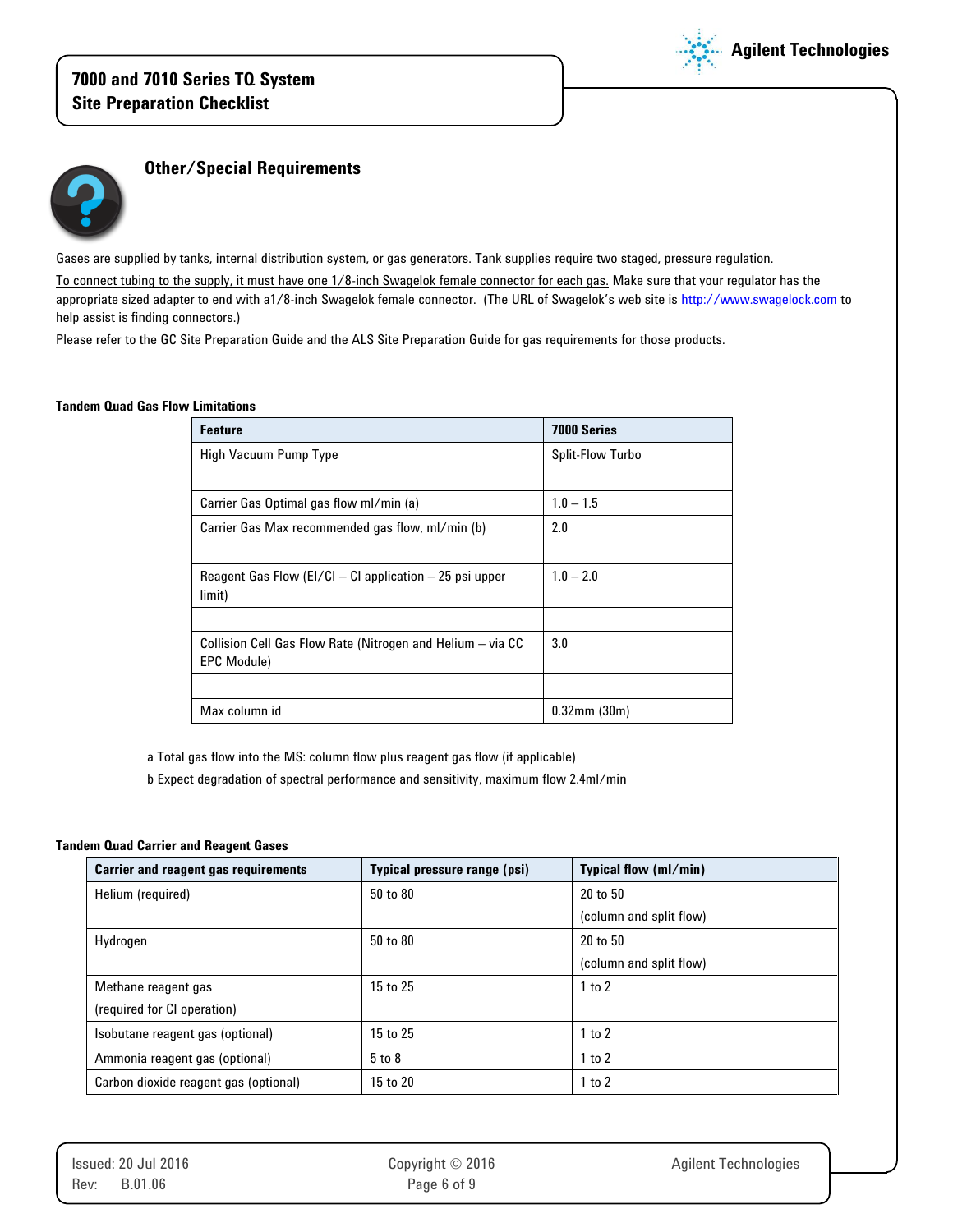



# **Gas Selection**

Agilent recommends that carrier and detector gases be 99.9995% pure. Air needs to be zero grade or better. Agilent also recommends using traps to remove hydrocarbons, water, and oxygen.

### **Tandem Quad Carrier and Reagent Gases Purity.**

| <b>Carrier and reagent gas requirements</b> | <b>Purity</b> | <b>Note</b>           |
|---------------------------------------------|---------------|-----------------------|
| Helium (Carrier)                            | 99.9995%      | hydrocarbon free      |
| Hydrogen (Carrier)                          | 99.9995%      | <b>SFC Grade</b>      |
| Nitrogen (Collision Cell via GC EPC)        | 99.9995%      | <b>SFC Grade</b>      |
| Methane reagent gas                         | 99.999%       | Research or SFC grade |
| (required for CI operation)                 |               |                       |
| Isobutane reagent gas (optional)            | 99.99%        | Instrument grade      |
| Ammonia reagent gas (optional)              | 99.9995%      | Research or SFC grade |
| Carbon dioxide reagent gas (optional)       | 99.995%       | <b>SFC Grade</b>      |

For both the GC and MS it is recommend two (2) step regulators be used with 1/8" size outlets.

- 1. Purity specification given is the minimum acceptable purity. Major contaminates can be water, oxygen, or air.
- 2. Pre-cleaned 1/8" copper tubing and 1/8-inch Swagelok® fittings are supplied as part of the ship kit to connect the collision cell gas to the collision cell inlet fitting.
- 3. Never use liquid thread sealer to connect fittings.



## **Remote Diagnostics**

Easy access to diagnostic information and to the system operator helps our service engineers diagnose problems or share information. We recommend these features to help support your new system:

- 1. A LAN connection for the Data Acquisition and Data Analysis PC is recommended to provide remote diagnostics capability for the Tandem Quad GC/MS System.
- 2. A phone line close to the instrument is strongly recommended for communication with the system operator.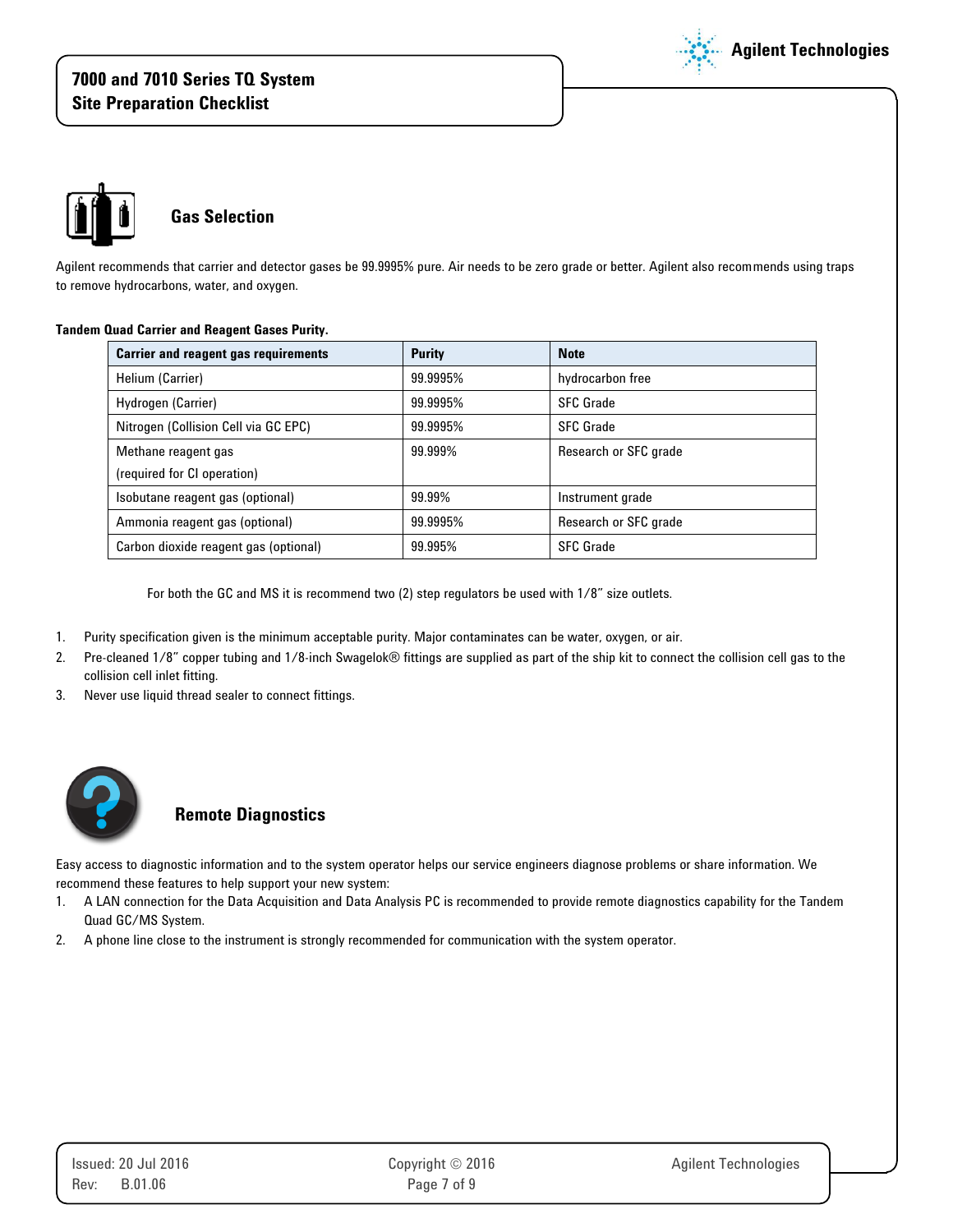



### **Other considerations**

Basic Tools

Your GC-MS/MS comes with a few basic tools and consumables depending on the specific inlet and detector that you ordered. Here is a general list which one will get with the instruments or should have on-hand.

| <b>Tool or consumable</b>                 | <b>Used for</b>                                                              |
|-------------------------------------------|------------------------------------------------------------------------------|
| Inlet wrench                              | Replacing inlet septa and liners.                                            |
| T <sub>10</sub> and T <sub>20</sub> Torx  | Remove tray. Remove covers to access EPC modules, traps, and possible leaks. |
| $\frac{1}{4}$ -inch nut driver            | Column nut                                                                   |
| Column cutter                             | Column installation.                                                         |
| 1/8-inch Tee, Swagelok, brass             | Connect gas supplies                                                         |
| 1/8-inch nuts & ferrules, Swagelok, brass | Connect gas supplies                                                         |
| 1.5 mm and 2.0 mm hex driver              | Source maintenance (disassembly)                                             |
| Tool bag                                  | Used to hold GC and MS tools                                                 |
| 0-Tips                                    | Used to clean source parts                                                   |
| <b>Cloths</b>                             | Used to keep surfaces clean and parts clean                                  |
| Gloves                                    | Used to reduce contamination on parts GC and MS                              |

| <b>MSD Maintenance supplies</b>                                           |             |  |
|---------------------------------------------------------------------------|-------------|--|
| <b>Description</b>                                                        | Part number |  |
| Abrasive paper, 30 µm                                                     | 5061-5896   |  |
| Alumina powder                                                            | 393706201   |  |
| Cloths, clean (package of 300)                                            | 05980-60051 |  |
| Cloths, cleaning (package of 300                                          | 9310-4828   |  |
| Cotton swabs (package of 100)                                             | 5080-5400   |  |
| Foreline pump oil, Inland 45                                              | 6040-0834   |  |
| Gloves, clean, large                                                      | 8650-0030   |  |
| Gloves, clean, small                                                      | 8650-0029   |  |
| Grease, Apiezon L, high vacuum                                            | 6040-0289   |  |
|                                                                           |             |  |
| <b>Ferrules</b>                                                           |             |  |
| Blank, graphite-vespel                                                    | 5181-3308   |  |
|                                                                           |             |  |
| <b>GC/MSD</b> interface                                                   |             |  |
| 0.3-mm id, 85% Vespel 15% graphite, for 0.10-mm id columns                | 5062-3507   |  |
| 0.4-mm id, 85% Vespel 15% graphite, for 0.20-mm id and 0.25-mm id columns | 5062-3508   |  |
| 0.5-mm id, 85% Vespel 15% graphite, for 0.32-mm id columns                | 5062-3506   |  |
| 0.8-mm id, 85% Vespel 15% graphite, for 0.53-mm id columns                | 5062-3538   |  |
|                                                                           |             |  |

Issued: 20 Jul 2016 **Copyright C** 2016 Copyright C 2016 Agilent Technologies Rev: B.01.06 Page 8 of 9